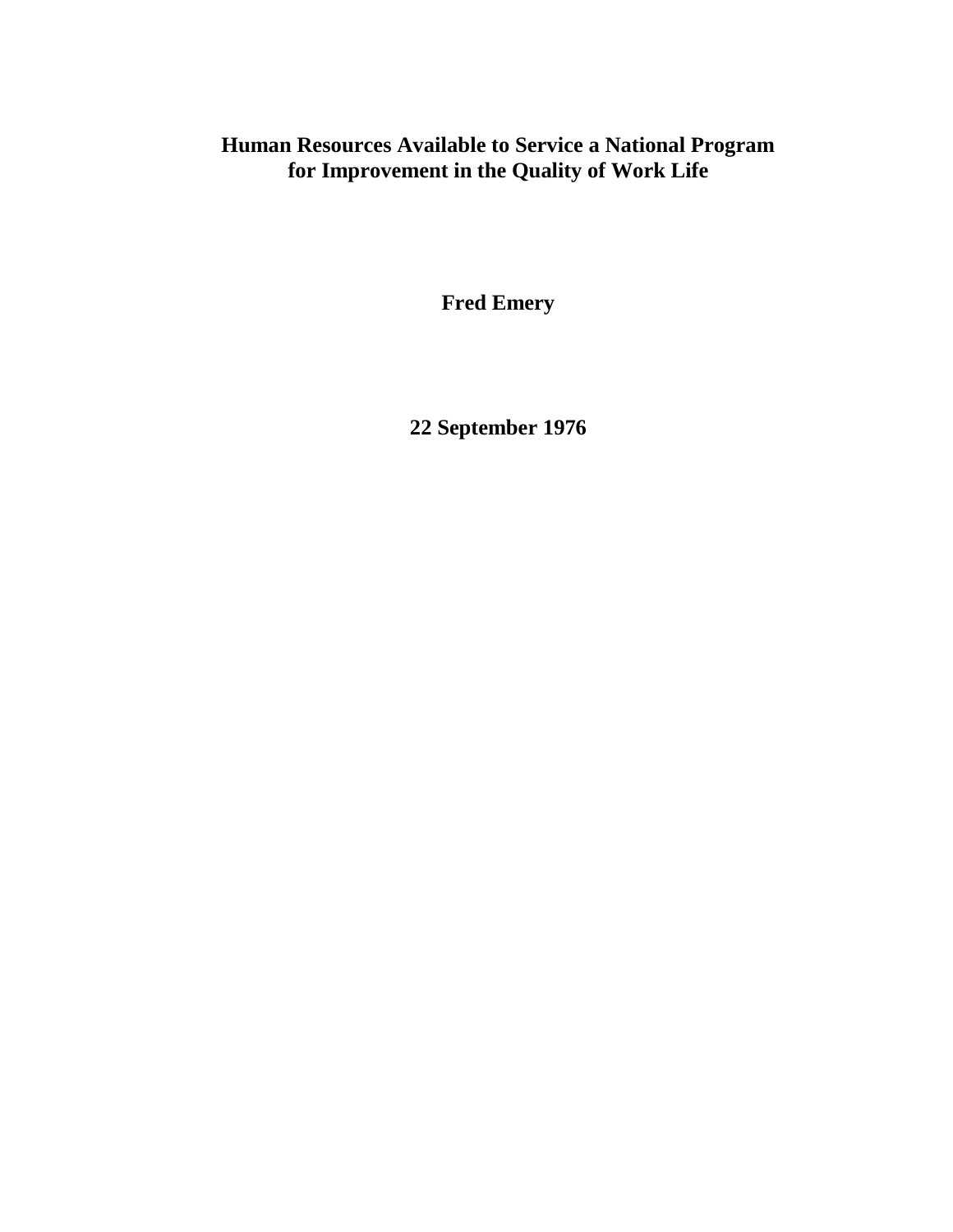Lists of resource persons and centres, such as the one we have provided, are misleading if they are taken to imply that such resources take years of training and experience to bring into existence.

In the years before we developed the 'Participative design workshop' (i.e. pre-1972), this was certainly the case. Thus, in Norway our program was slowed down while we developed a two year post graduate training course in socio-technical systems. For the same reason, we worked with tertiary educational institutions to establish parallel courses in Holland and Britain. Even so, we always short of experts and had to switch them from one country to another to meet the most urgent demands. At the time I resigned the chairmanship of the Tavistock's Human Resource Centre, we were so pressed that we were planning to develop our own one-year post graduate course.

I mentioned this facts in order to highlight the significance of the uniquely Australian contribution to the democratization of work, namely the participative design workshops, or as we normally call them, the Development of Human Resources Workshops (DHR's).

Before I explain this development, let me say that I think that there are still some jobs in this field that can benefit from the help of an experienced expert e.g. in the design of a new plant, in the selection of a strategy for change or for post-mortems. However, these requirements in no way compare in magnitude with the human resources needed to change the multitude of existing work places.

Over the past four years, we have conducted more than fifty DHR's workshops, overseas as well as in Australia. These have shown that it needs only a couple of days of concentrated learning for ordinary working people to see organisation of their work place in a new light and come up with workable democratic designs. That is, to design the first level supervisors out of their hair and design themselves into the central role of controlling and coordinating their efforts. Some social science concepts have to be grasped but we find that these are so close to everyone's life experience that this poses no problems, at least as long as the person is analysing his own workplace. Only a few are able, after one workshop, to generalize the concepts so that they can help others work out their problems in a different setting. Still, we are talking about one-in-five or one-in-ten, not one-in-one hundred.

The short length of DHR workshop and the high rate of diffusion (1 in 5 to 1 in 10) give us a growth rate in resources that is radically greater than we could expect for resources that had to go through university or an apprenticeship. If a national program were instituted, there would be some pressure on resources for the first six months, thereafter none. They would not be the resources appearing on today's lists.

We think that even the pressures of the first six months would not be unbearable. The take-off a national program would in any case be largely the 'great debate' that